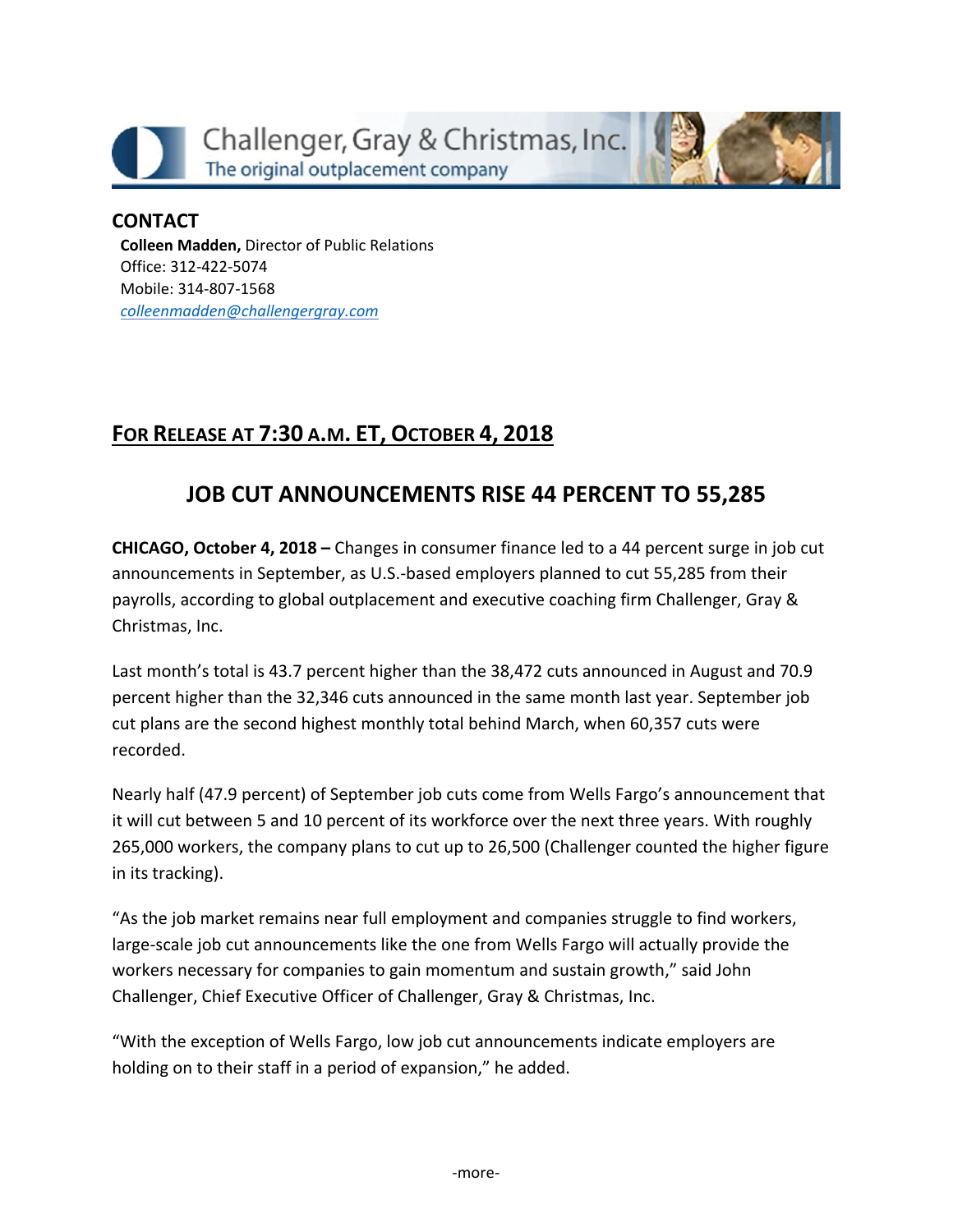Despite low announcements, job cuts are up year over year. Employers have announced 366,058 cuts so far this year, 13.9 percent more than the 321,478 cuts announced in the first nine months of 2017. Employers announced plans to cut 120,879 jobs in the third quarter, 15.3 percent higher than the 104,800 announced in the second quarter and 27.9 percent higher than the 94,479 announced in the same quarter last year.

While the Financial sector announced the most cuts in September with 27,343, most of which are due to increased demand for online banking options, Retailers similarly continue to announce cuts as consumers pivot to online shopping, with Retail leading all sectors in job cuts. So far this year, Retail companies have announced 85,385 cuts, 12,319 of which occurred in the third quarter.

Industrial Goods manufacturers announced the third highest number of job cuts in September with 2,235, bringing the year-to-date total to 20,699, 32.9 percent higher than the 15,565 cuts announced through September last year.

Meanwhile, companies in Retail, Transportation, and Warehousing announced large-scale seasonal hiring plans last month. So far this season, Challenger has tracked plans to hire 589,118 seasonal workers this year. This is in addition to the 6,879 hiring plans employers announced in September.

# # #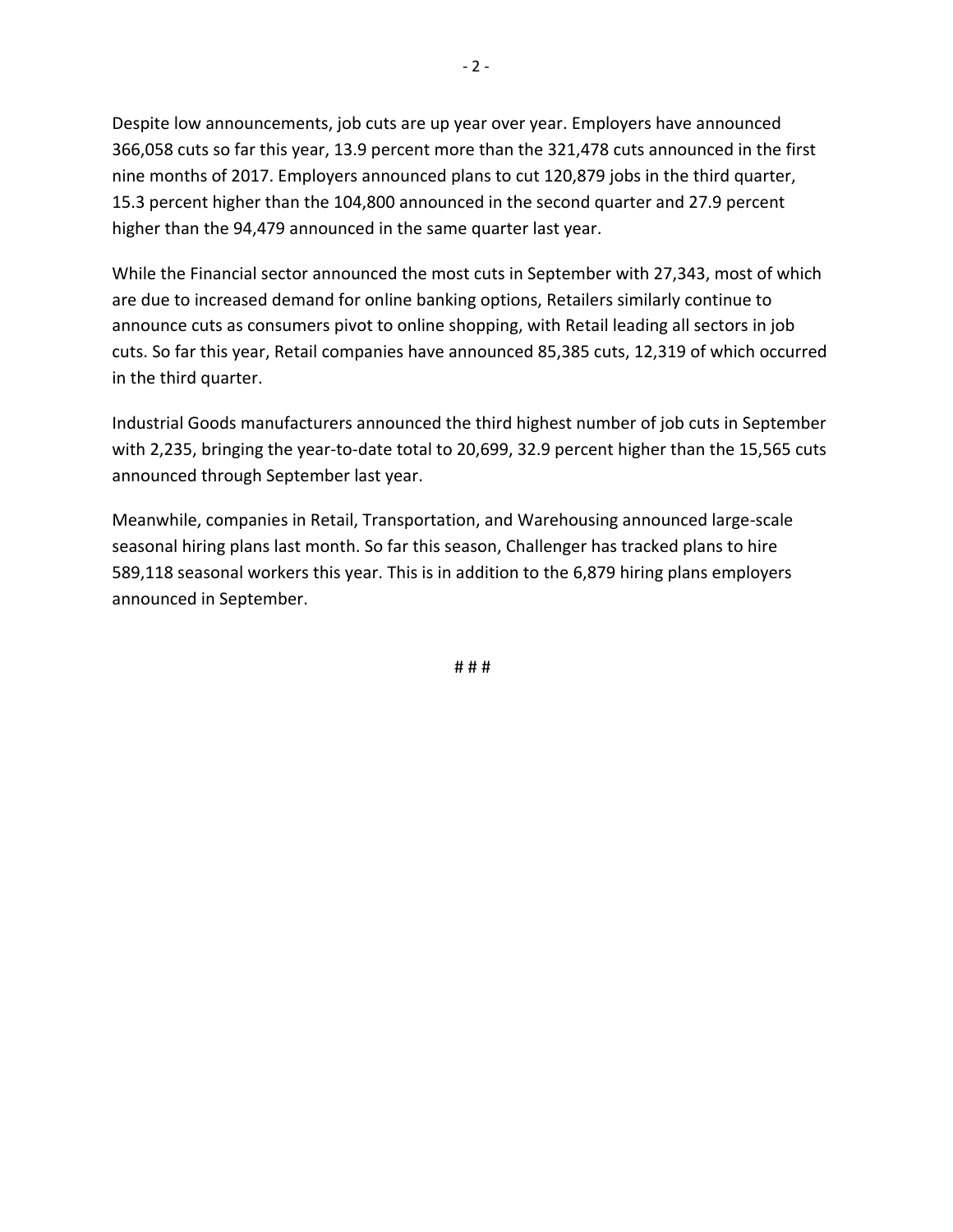### **CHALLENGER, GRAY & CHRISTMAS, INC. JOB-CUT ANNOUNCEMENT REPORT TOP FIVE INDUSTRIES**

#### **Year To Date**

|                             | 2018   | 2017   |
|-----------------------------|--------|--------|
| <b>Retail</b>               | 85,385 | 71,057 |
| <b>Financial</b>            | 38,935 | 11,593 |
| <b>Health Care/Products</b> | 32,997 | 24,761 |
| <b>Consumer Products</b>    | 28,489 | 11,415 |
| <b>Services</b>             | 26,455 | 24,977 |

#### **MONTH BY MONTH TOTALS**

|                 | 2018    | 2017    |
|-----------------|---------|---------|
| January         | 44,653  | 45,934  |
| February        | 35,369  | 36,957  |
| <b>March</b>    | 60,357  | 43,310  |
| <b>April</b>    | 36,081  | 36,602  |
| May             | 31,517  | 33,092  |
| June            | 37,202  | 31,105  |
| July            | 27,122  | 28,307  |
| <b>August</b>   | 38,472  | 33,825  |
| September       | 55,285  | 32,346  |
| <b>October</b>  |         | 29,831  |
| <b>November</b> |         | 35,038  |
| <b>December</b> |         | 32,423  |
| <b>TOTAL</b>    | 366,058 | 418,770 |

Some reductions are identified by employers as workers who will take early retirement offers or other special considerations to leave the company.

#### **LAYOFF LOCATION**

#### **Year To Date**

| <b>California</b> | 80,842 |
|-------------------|--------|
| <b>New Jersey</b> | 40,188 |
| <b>Texas</b>      | 24,330 |
| <b>Ohio</b>       | 21,435 |
| <b>New York</b>   | 19,829 |

Listings are identified by the location of the layoff or corporate headquarters as stated in announcement.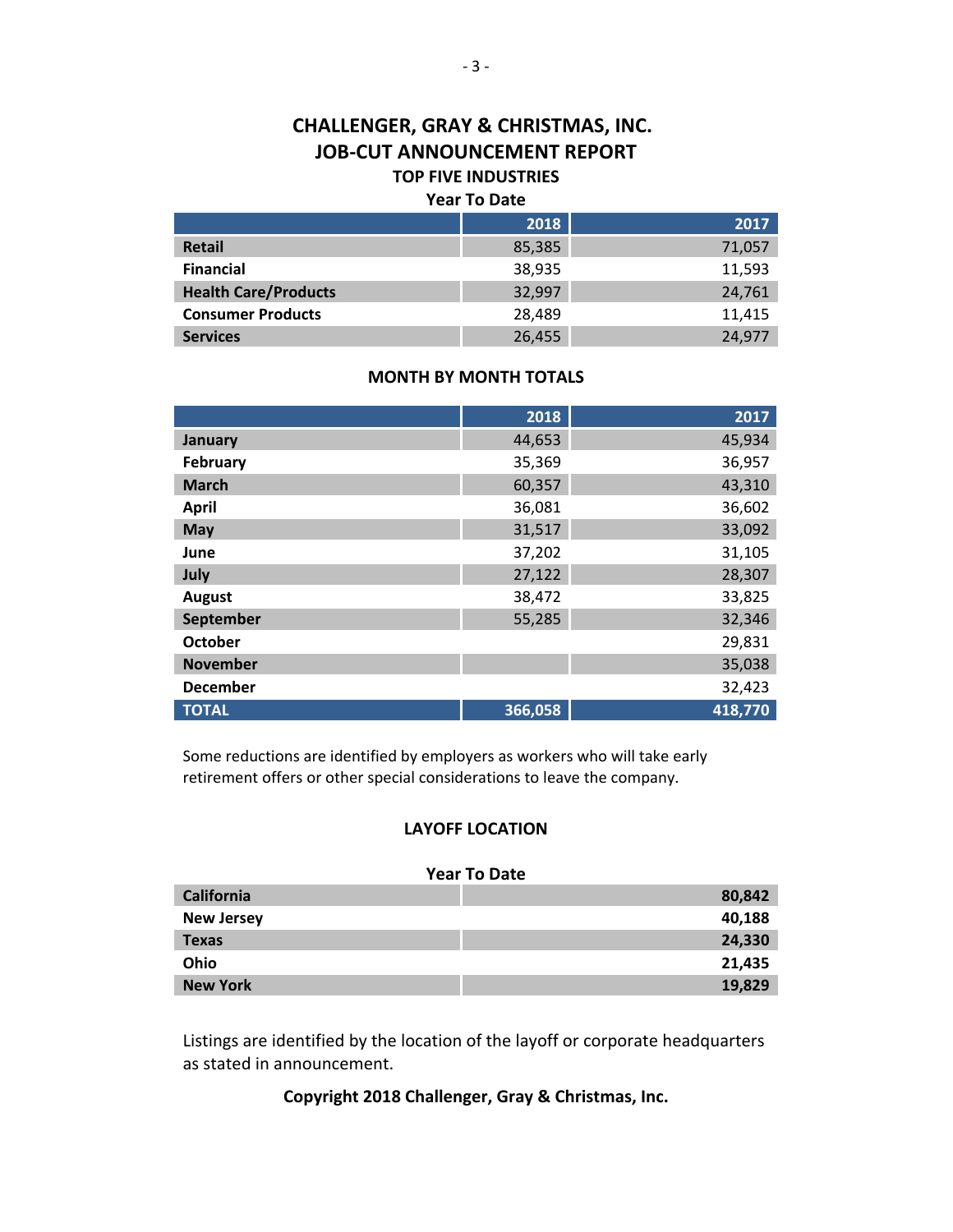## **CHALLENGER, GRAY & CHRISTMAS, INC. JOB-CUT ANNOUNCEMENT REPORT JOB CUTS BY INDUSTRY**

|                              | 17-Sep         | 18-Aug | 18-Sep | <b>YTD 2017</b> | <b>YTD 2018</b> |
|------------------------------|----------------|--------|--------|-----------------|-----------------|
| Aerospace/Defense            | 1,595          | 785    |        | 13,371          | 4,950           |
| <b>Apparel</b>               |                | 156    | 530    | 0               | 1,024           |
| <b>Automotive</b>            | 1,026          | 654    | 1,613  | 16,231          | 13,963          |
| <b>Chemical</b>              | 79             |        | 14     | 635             | 819             |
| <b>Commodities</b>           | 150            |        |        | 245             | 395             |
| Computer                     | 2,373          | 634    | 727    | 15,335          | 9,485           |
| <b>Construction</b>          | 3,183          | 118    | 141    | 8,452           | 1,615           |
| <b>Consumer Products</b>     | 1,950          | 4,716  | 1,563  | 11,415          | 28,489          |
| <b>Education</b>             | 310            | 1,508  | 804    | 11,357          | 8,716           |
| <b>Electronics</b>           | 680            | 1,148  | 624    | 4,324           | 10,475          |
| <b>Energy</b>                | 393            | 1,099  | 380    | 12,997          | 6,567           |
| <b>Entertainment/Leisure</b> | 636            | 481    | 1,322  | 8,740           | 8,599           |
| <b>Financial</b>             | 794            | 2,925  | 27,343 | 11,593          | 38,935          |
| Food                         | 3,009          | 410    | 1,151  | 17,188          | 10,089          |
| <b>Government</b>            |                | 326    | 95     | 7,532           | 2,116           |
| <b>Health Care/Products</b>  | 1,997          | 2,407  | 2,106  | 24,761          | 32,997          |
| <b>Industrial Goods</b>      | 1,252          | 10,188 | 2,235  | 15,595          | 20,699          |
| <b>Insurance</b>             | 29             |        | 507    | 5,817           | 3,973           |
| Legal                        | 190            | 124    |        | 338             | 124             |
| <b>Media</b>                 | 53             | 409    | 849    | 3,235           | 8,480           |
| <b>Non-Profit</b>            | 87             | 21     | 180    | 1,458           | 1,999           |
| Pharmaceutical               | 4,251          | 87     | 2,163  | 9,745           | 7,638           |
| <b>Real Estate</b>           |                |        |        | 505             | 357             |
| <b>Retail</b>                | 3,461          | 3,715  | 5,907  | 71,057          | 85,385          |
| <b>Services</b>              | 3,916          | 658    | 1,629  | 24,977          | 26,455          |
| <b>Telecommunications</b>    | 535            | 2,266  | 1,111  | 12,975          | 12,902          |
| <b>Transportation</b>        | 395            | 2,367  | 1,854  | 9,990           | 15,620          |
| <b>Utility</b>               | $\overline{2}$ | 1,270  | 101    | 1,610           | 2,309           |
| Warehousing                  |                |        | 336    |                 | 883             |
| <b>TOTAL</b>                 | 32,346         | 38,472 | 55,285 | 321,478         | 366,058         |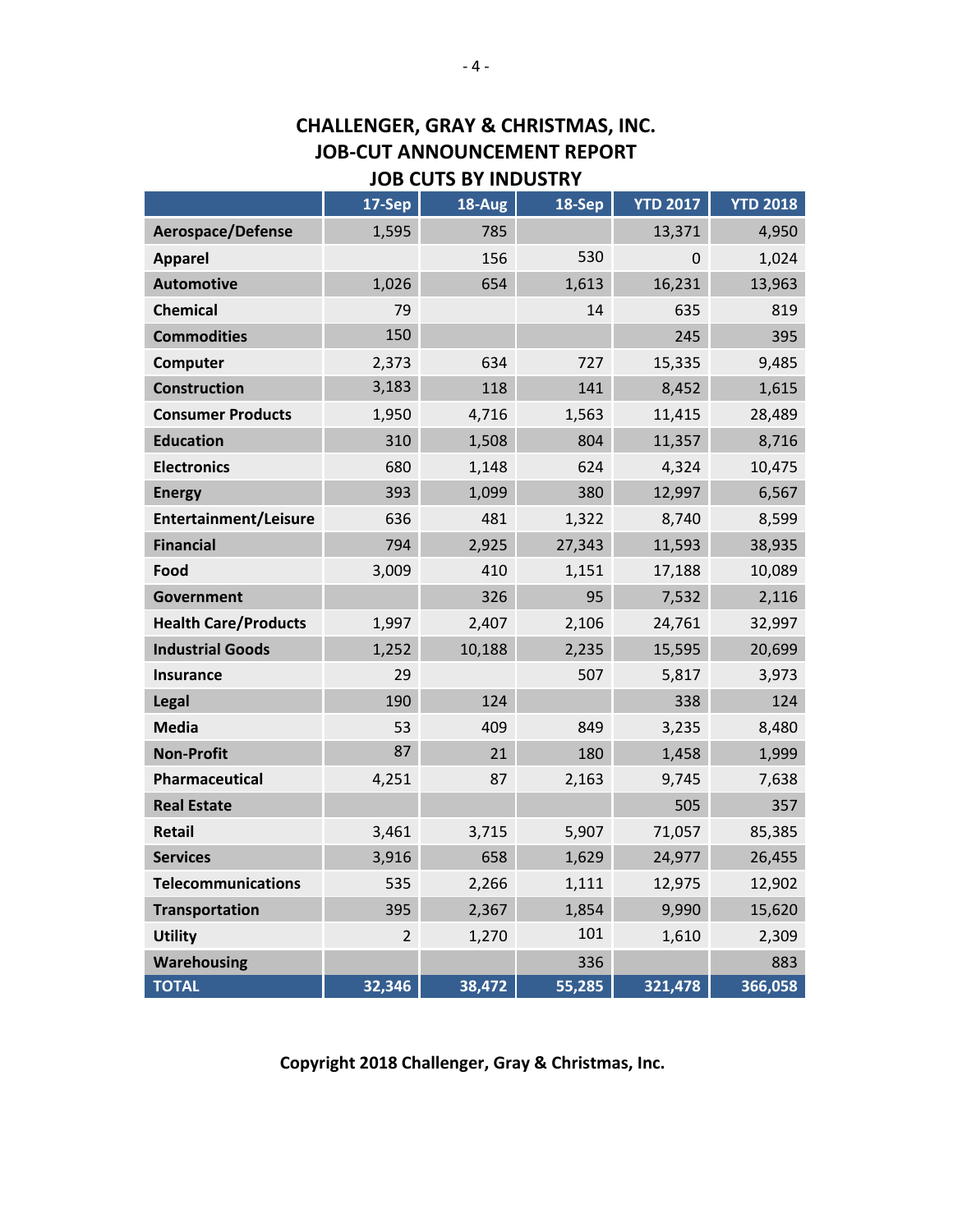## **CHALLENGER, GRAY & CHRISTMAS, INC. JOB-CUT ANNOUNCEMENT REPORT JOB CUTS BY REGION, STATE**

| <b>EAST</b>          | <b>September</b> | <b>YTD</b> |
|----------------------|------------------|------------|
| <b>New Jersey</b>    | 1,349            | 40,188     |
| <b>New York</b>      | 1,401            | 19,829     |
| Pennsylvania         | 2,192            | 12,032     |
| <b>Massachusetts</b> | 147              | 7,060      |
| Connecticut          | 229              | 3,586      |
| <b>Maryland</b>      | 671              | 3,295      |
| <b>Rhode Island</b>  | 143              | 833        |
| Dist. of Columbia    |                  | 407        |
| <b>New Hampshire</b> | 95               | 330        |
| <b>Delaware</b>      |                  | 224        |
| <b>Maine</b>         | 126              | 126        |
| Vermont              |                  | 59         |
|                      | 6,353            | 87,969     |

| <b>MIDWEST</b>   | <b>September</b> | <b>YTD</b> |
|------------------|------------------|------------|
| Ohio             | 1,833            | 21,435     |
| Wisconsin        | 238              | 17,694     |
| <b>Illinois</b>  | 3,168            | 14,169     |
| <b>Missouri</b>  | 2,515            | 7,789      |
| Michigan         | 296              | 7,586      |
| <b>Minnesota</b> | 343              | 7,080      |
| Indiana          | 228              | 5,256      |
| lowa             | 355              | 4,662      |
| <b>Nebraska</b>  | 40               | 2,394      |
| <b>Kansas</b>    |                  | 990        |
| <b>TOTAL</b>     | 9,016            | 89,055     |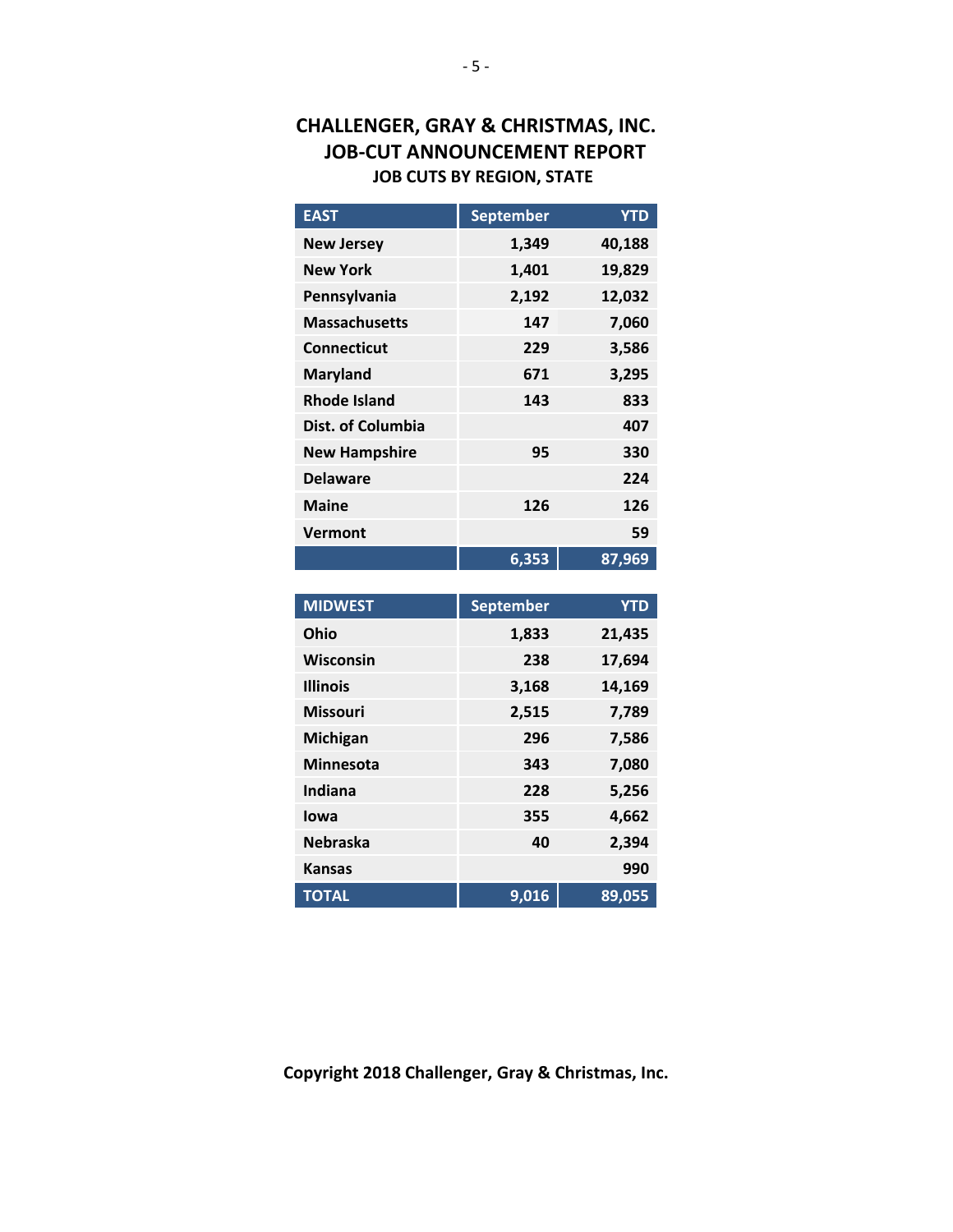## **CHALLENGER, GRAY & CHRISTMAS, INC. JOB-CUT ANNOUNCEMENT REPORT JOB CUTS BY REGION, STATE**

| <b>WEST</b>         | <b>September</b> | YTD     |
|---------------------|------------------|---------|
| <b>California</b>   | 31,863           | 80,842  |
| <b>Texas</b>        | 895              | 24,330  |
| Washington          | 285              | 3,924   |
| <b>Colorado</b>     | 207              | 3,360   |
| Arizona             | 635              | 2,926   |
| <b>Oklahoma</b>     | 347              | 1,613   |
| Oregon              | 52               | 1,396   |
| <b>South Dakota</b> | 145              | 1,281   |
| Idaho               | 175              | 1,256   |
| <b>Alaska</b>       | 130              | 1,238   |
| Utah                |                  | 1,162   |
| <b>New Mexico</b>   |                  | 982     |
| <b>North Dakota</b> | 17               | 369     |
| <b>Nevada</b>       |                  | 210     |
| <b>Montana</b>      | 12               | 28      |
| <b>Hawaii</b>       |                  | 0       |
| Wyoming             |                  | 0       |
| <b>TOTAL</b>        | 34,763           | 124,917 |

| <b>SOUTH</b>          | <b>September</b>        | <b>YTD</b> |
|-----------------------|-------------------------|------------|
| <b>Florida</b>        | 1,475                   | 14,566     |
| <b>North Carolina</b> | 1,401                   | 10,068     |
| <b>Virginia</b>       | 56                      | 8,224      |
| Georgia               | 1,000                   | 7,560      |
| <b>South Carolina</b> |                         | 4,117      |
| <b>Tennessee</b>      | 406                     | 4,054      |
| Louisiana             | 379                     | 3,785      |
| Kentucky              | 215                     | 3,558      |
| Alabama               | 211                     | 3,344      |
| <b>Mississippi</b>    | $\overline{\mathbf{z}}$ | 1,881      |
| <b>West Virginia</b>  |                         | 1,775      |
| <b>Arkansas</b>       | 3                       | 1,185      |
| <b>TOTAL</b>          | 5,153                   | 64,117     |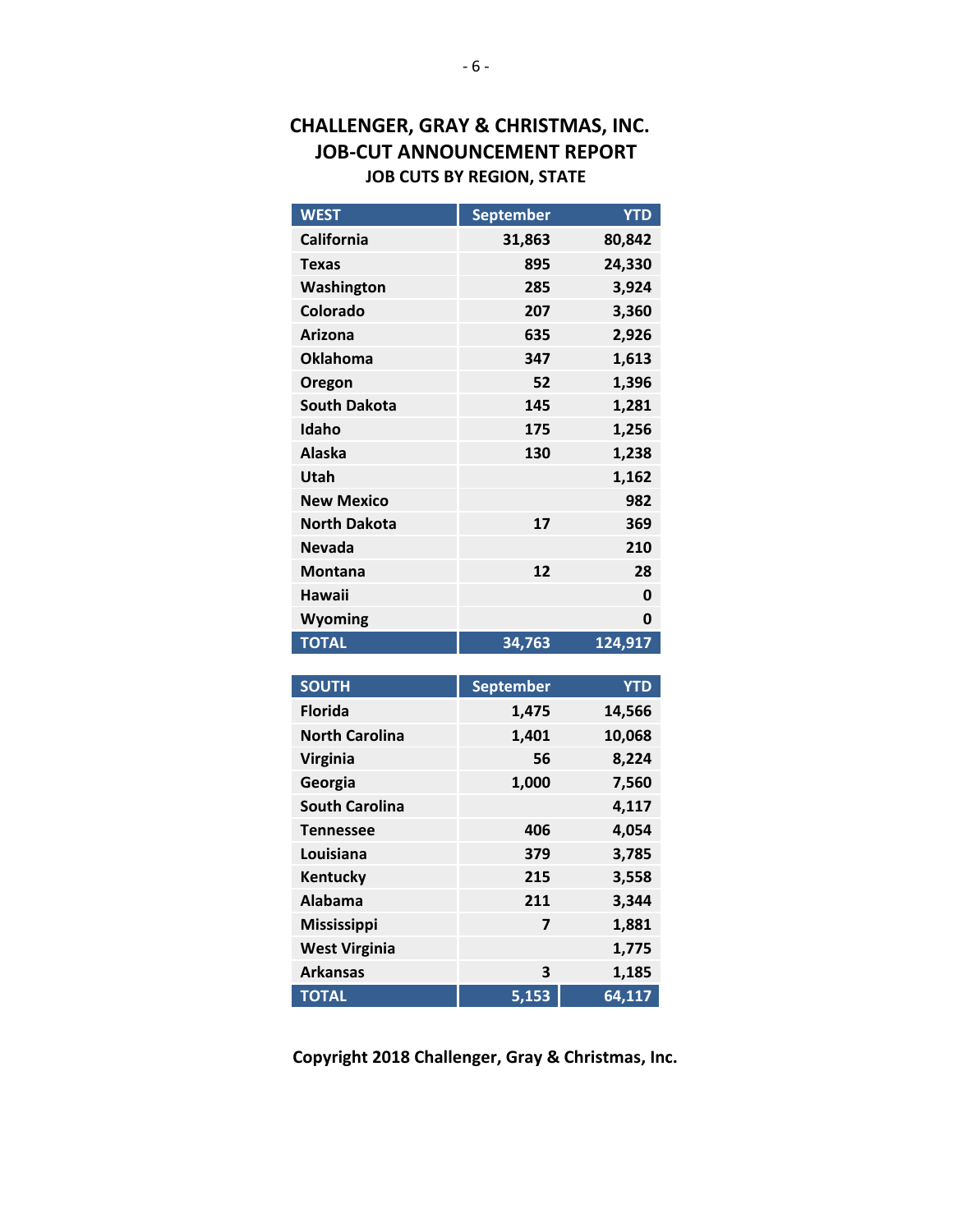# **CHALLENGER, GRAY & CHRISTMAS, INC. JOB-CUT ANNOUNCEMENT REPORT JOB CUTS BY REASON**

|                              | <b>September</b> | <b>YTD</b> |
|------------------------------|------------------|------------|
| Restructuring                | 37,818           | 156,779    |
| Closing                      | 11,726           | 111,600    |
| Bankruptcy                   | 200              | 33,378     |
| Cost-Cutting                 | 963              | 25,176     |
| Acquisition/Merger           | 2,058            | 14,823     |
| <b>Contract Loss</b>         | 487              | 11,885     |
| Relocation                   | 1,118            | 5,004      |
| <b>Demand Downturn</b>       | 94               | 2,112      |
| Outsourcing                  |                  | 1,796      |
| <b>Government Regulation</b> | 296              | 1,365      |
| <b>Tariffs</b>               | 94               | 685        |
| Coal Downturn                |                  | 613        |
| <b>Financial Losses</b>      | 365              | 365        |
| <b>Voluntary Severance</b>   |                  | 300        |
| Legal Trouble                | 50               | 62         |
| <b>Technological Update</b>  |                  | 60         |
| Competition                  |                  | 30         |
| Terminated                   | 13               | 14         |
| Fire                         | 3                | 11         |
| <b>TOTAL</b>                 | 55,285           | 366,058    |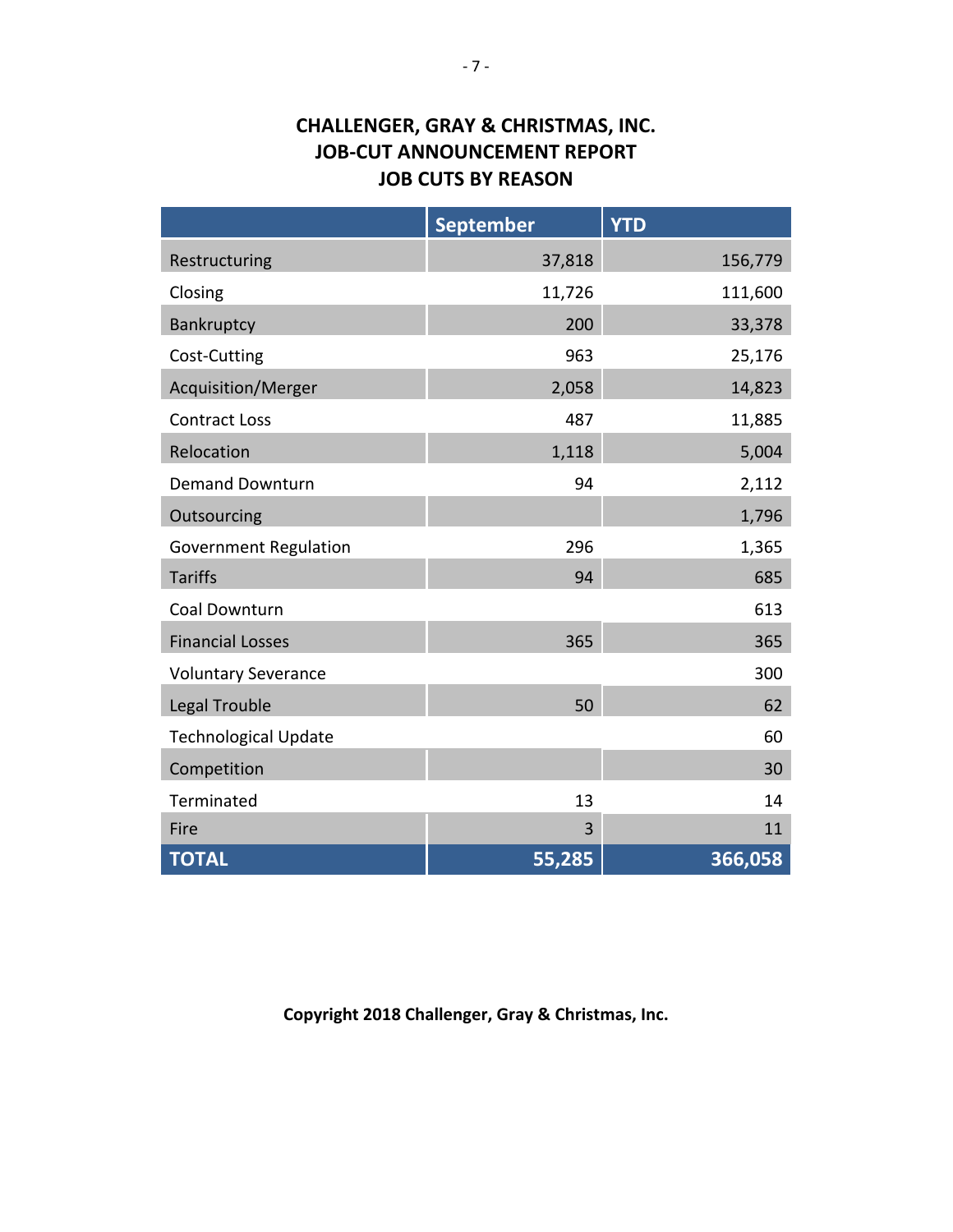| QUARIER BY QUARIER |                |                |                |                |              |
|--------------------|----------------|----------------|----------------|----------------|--------------|
|                    | Q <sub>1</sub> | Q <sub>2</sub> | Q <sub>3</sub> | Q <sub>4</sub> | <b>TOTAL</b> |
| 1989               | 9,850          | 10,100         | 24,085         | 67,250         | 111,285      |
| 1990               | 107,052        | 87,686         | 49,104         | 72,205         | 316,047      |
| 1991               | 110,056        | 76,622         | 147,507        | 221,107        | 555,292      |
| 1992*              | 110,815        | 85,486         | 151,849        | 151,850        | 500,000      |
| 1993               | 170,615        | 84,263         | 194,486        | 165,822        | 615,186      |
| 1994               | 192,572        | 107,421        | 117,706        | 98,370         | 516,069      |
| 1995               | 97,716         | 114,583        | 89,718         | 137,865        | 439,882      |
| 1996               | 168,695        | 101,818        | 91,784         | 114,850        | 477,147      |
| 1997               | 134,257        | 51,309         | 95,930         | 152,854        | 434,350      |
| 1998               | 139,140        | 131,303        | 161,013        | 246,339        | 677,795      |
| 1999               | 210,521        | 173,027        | 173,181        | 118,403        | 675,132      |
| 2000               | 141,853        | 81,568         | 168,875        | 221,664        | 613,960      |
| 2001               | 406,806        | 370,556        | 594,326        | 585,188        | 1,956,876    |
| 2002               | 478,905        | 292,393        | 269,090        | 426,435        | 1,466,823    |
| 2003               | 355,795        | 274,737        | 241,548        | 364,346        | 1,236,426    |
| 2004               | 262,840        | 209,895        | 251,585        | 315,415        | 1,039,735    |
| 2005               | 287,134        | 251,140        | 245,378        | 288,402        | 1,072,054    |
| 2006               | 255,878        | 180,580        | 202,771        | 200,593        | 839,822      |
| 2007               | 195,986        | 197,513        | 194,095        | 180,670        | 768,264      |
| 2008               | 200,656        | 275,292        | 287,142        | 460,903        | 1,223,993    |
| 2009               | 562,510        | 318,165        | 240,233        | 151,122        | 1,272,030    |
| 2010               | 181,183        | 116,494        | 113,595        | 118,701        | 529,973      |
| 2011               | 130,749        | 115,057        | 233,258        | 127,018        | 606,082      |
| 2012               | 143,094        | 139,997        | 102,910        | 137,361        | 523,362      |
| 2013               | 145,041        | 113,891        | 128,452        | 121,667        | 509,051      |
| 2014               | 121,341        | 124,693        | 117,374        | 119,763        | 483,171      |
| 2015               | 140,214        | 147,458        | 205,759        | 105,079        | 598,510      |
| 2016               | 180,920        | 132,834        | 121,858        | 91,303         | 526,915      |
| 2017               | 126,201        | 100,799        | 94,478         | 97,292         | 418,770      |
| 2018               | 140,379        | 104,800        | 120,879        |                | 366,058      |
| <b>AVG</b>         | 196,959        | 152,383        | 174,332        | 196,740        |              |

### **CHALLENGER, GRAY & CHRISTMAS, INC. JOB-CUT ANNOUNCEMENT REPORT QUARTER BY QUARTER**

*\*Estimate based on half-year total. Challenger began tracking job-cut data in 1993. Before that, it was tabulated by an independent newsletter no longer published.*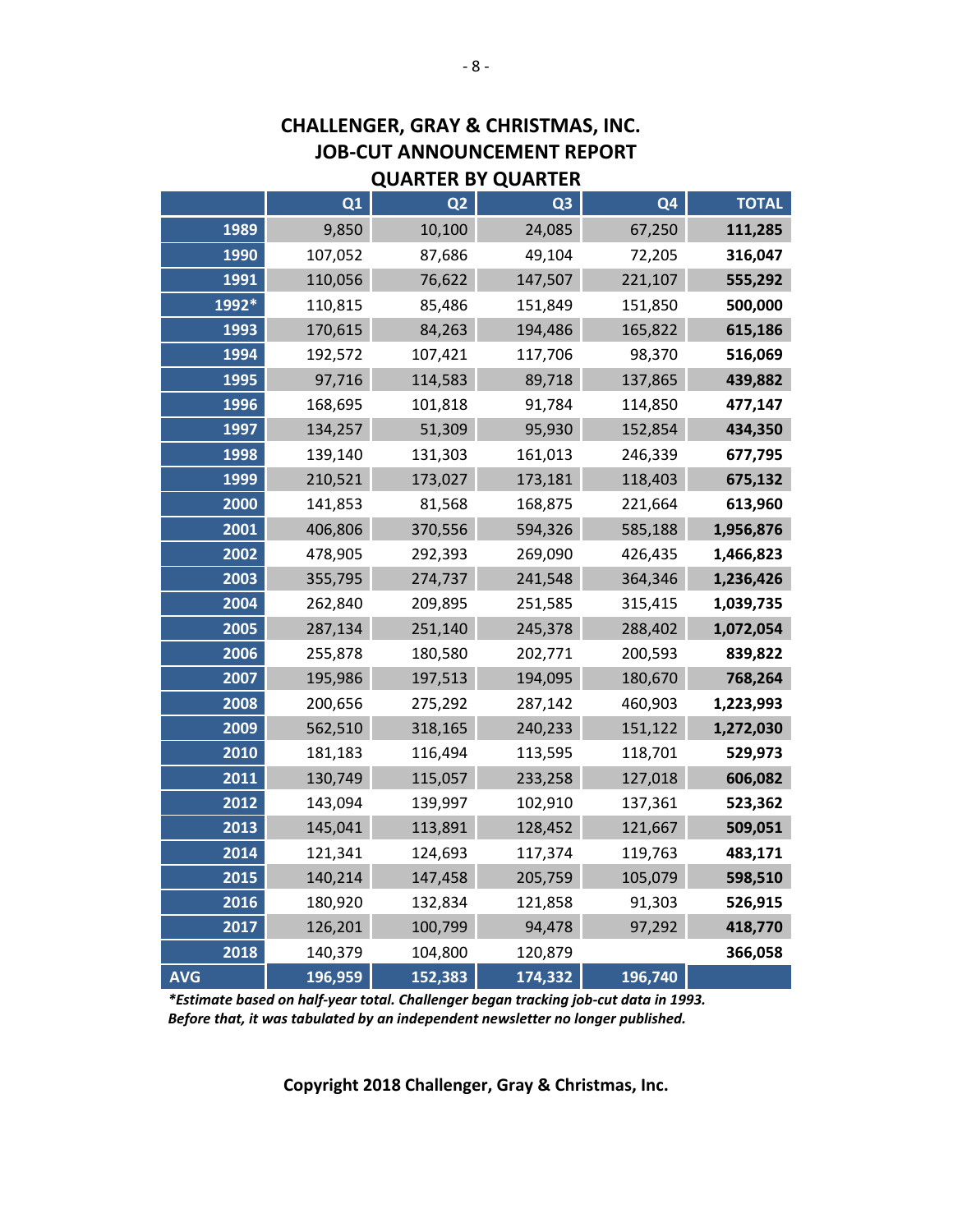# **CHALLENGER, GRAY & CHRISTMAS, INC. JOB-CUT ANNOUNCEMENT REPORT**

#### **ANNOUNCED HIRING PLANS By Month**

| <b>BY MONTH</b> |         |           |         |         |         |         |
|-----------------|---------|-----------|---------|---------|---------|---------|
|                 | 2018    | 2017      | 2016    | 2015    | 2014    | 2013    |
| January         | 41,890  | 136,501   | 8,362   | 8,774   | 6,312   | 60,585  |
| February        | 139,925 | 25,765    | 7,539   | 14,574  | 11,054  | 92,372  |
| <b>March</b>    | 14,525  | 127,006   | 10,997  | 6,412   | 6,860   | 8,115   |
| <b>April</b>    | 13,842  | 61,537    | 11,557  | 13,898  | 11,145  | 9,322   |
| May             | 9,889   | 77,447    | 24,732  | 12,598  | 10,141  | 9,618   |
| June            | 13,504  | 40,095    | 13,564  | 11,176  | 15,530  | 8,774   |
| July            | 9,823   | 88,142    | 16,051  | 11,637  | 16,544  | 9,728   |
| August          | 17,274  | 14,530    | 9,101   | 11,778  | 9,657   | 7,662   |
| September       | 595,997 | 422,726   | 487,075 | 492,306 | 567,705 | 445,617 |
| October         |         | 37,387    | 135,532 | 86,107  | 147,935 | 87,874  |
| <b>November</b> |         | 61,300    | 108,994 | 10,026  | 11,291  | 14,177  |
| <b>December</b> |         | 8,218     | 35,198  | 11,465  | 7,332   | 11,362  |
| <b>TOTAL</b>    | 856,669 | 1,100,654 | 868,702 | 690,751 | 821,506 | 765,206 |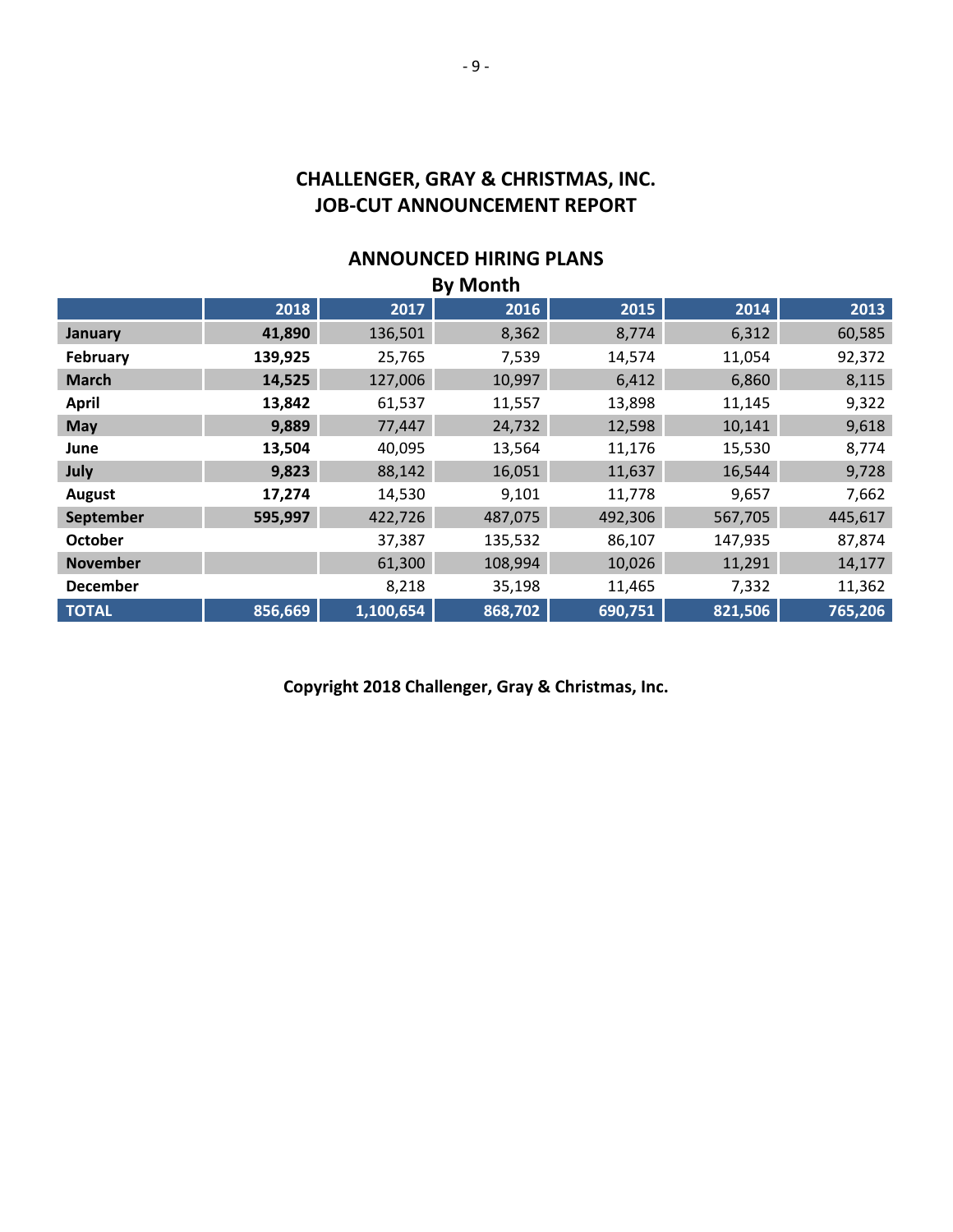# **CHALLENGER, GRAY & CHRISTMAS, INC. JOB-CUT ANNOUNCEMENT REPORT**

### **ANNOUNCED HIRING PLANS**

| <b>INDUSTRY</b>             | <b>September</b> | <b>YEAR-TO-DATE</b> |
|-----------------------------|------------------|---------------------|
| Aerospace/Defense           |                  | 3,544               |
| Apparel                     |                  | 0                   |
| Automotive                  | 273              | 4,624               |
| Chemical                    |                  | 100                 |
| Commodities                 |                  | 17                  |
| Computer                    | 62               | 11,526              |
| Construction                | 70               | 760                 |
| <b>Consumer Products</b>    | 1,400            | 4,701               |
| Education                   |                  | 568                 |
| Electronics                 | 49               | 22,451              |
| Energy                      |                  | 2,325               |
| Entertainment/Leisure       |                  | 15,815              |
| Financial                   |                  | 7,854               |
| Food                        | 300              | 2,777               |
| Government                  | 16               | 1,216               |
| <b>Health Care/Products</b> | 320              | 1,252               |
| <b>Industrial Goods</b>     | 315              | 6,043               |
| Insurance                   | 75               | 1,785               |
| Legal                       |                  | 0                   |
| Media                       |                  | 500                 |
| Non-Profit                  |                  | 0                   |
| Pharmaceutical              | 1,500            | 1,775               |
| <b>Real Estate</b>          | 39               | 39                  |
| Retail                      | 422,830          | 580,620             |
| <b>Services</b>             | 560              | 7,768               |
| Telecommunications          |                  | 2,652               |
| Transportation              | 168,188          | 175,623             |
| Utility                     |                  | 334                 |
| Warehousing                 |                  | 0                   |
| <b>TOTAL</b>                | 595,997          | 856,669             |